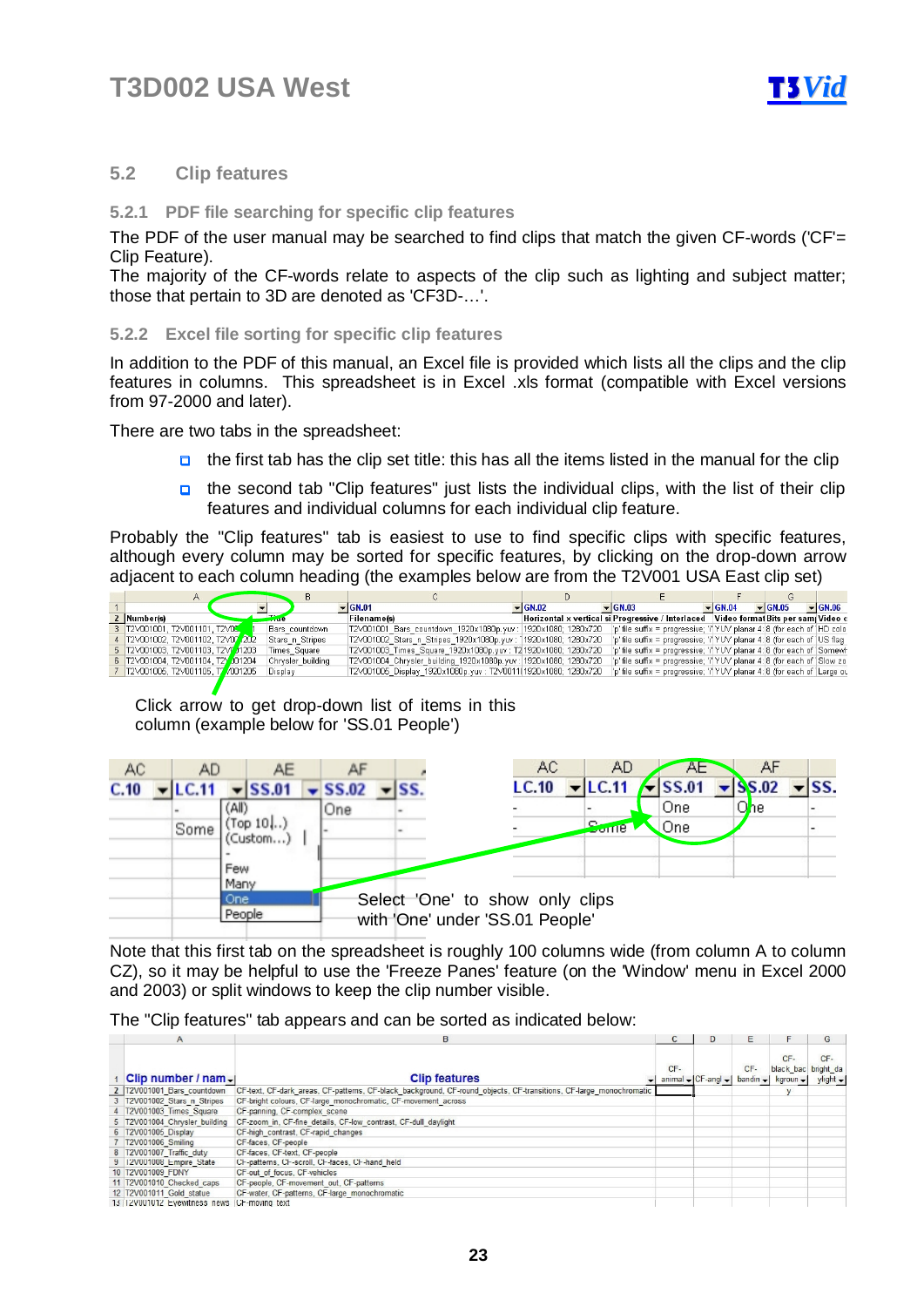

## Selecting a drop-down menu and clicking on 'y' reduces the list to those that have that CF value:



### **5.2.3 List of 'CF' ('clip features') words used**

The PDF of the user manual may be searched to find clips that match the given CF-words ('CF'= Clip Feature).

| 3D specific: |  |
|--------------|--|
|--------------|--|

| CF3D-effect_mild        | CF3D-effect medium     | CF3D-effect_strong    |  |
|-------------------------|------------------------|-----------------------|--|
| CF3D-effect excessive   | CF3D-peak_negative     | CF3D-peak_positive    |  |
| CF3D-effect_change      |                        |                       |  |
| CF3D-perception_hard    | CF3D-viewer_discomfort | CF3D-window_violation |  |
| CF3D-diff colour        | CF3D-diff elements     | CF3D-diff_geometry    |  |
| CF3D-diff_not_genlocked |                        |                       |  |
| CF3D-Sky_spec_yes       | CF3D-Sky_spec_no       |                       |  |
| CF3D-zoom               | CF3D-rotation          | CF3D-fast_movement    |  |
| CF3D-contrast           | CF3D-grain             |                       |  |

### Meanings of the 3D-specific CF-words above:

| CF3D-effect mild<br>CF3D-effect_medium<br>CF3D-effect_strong<br>CF3D-effect excessive | How strong the 3D effect in general is perceived to be for<br>the clip, when viewed with the screen size and distance as<br>described in section 3.2.10<br>At least one of these is stated for every clip |
|---------------------------------------------------------------------------------------|-----------------------------------------------------------------------------------------------------------------------------------------------------------------------------------------------------------|
| CF3D-effect_change                                                                    | The depth of the 3D effect changes during the clip                                                                                                                                                        |
| CF3D-peak_negative<br>CF3D-peak positive                                              | Transitory peak negative or positive disparity which exceeds<br>the Sky specification (see section 3.2.16)                                                                                                |
| CF3D-perception_hard                                                                  | 3D is hard to perceive either due to scene contents<br>(differences left to right) or lighting differences (e.g. flare<br>from sunlight in one side only) or random nature of scene<br>contents           |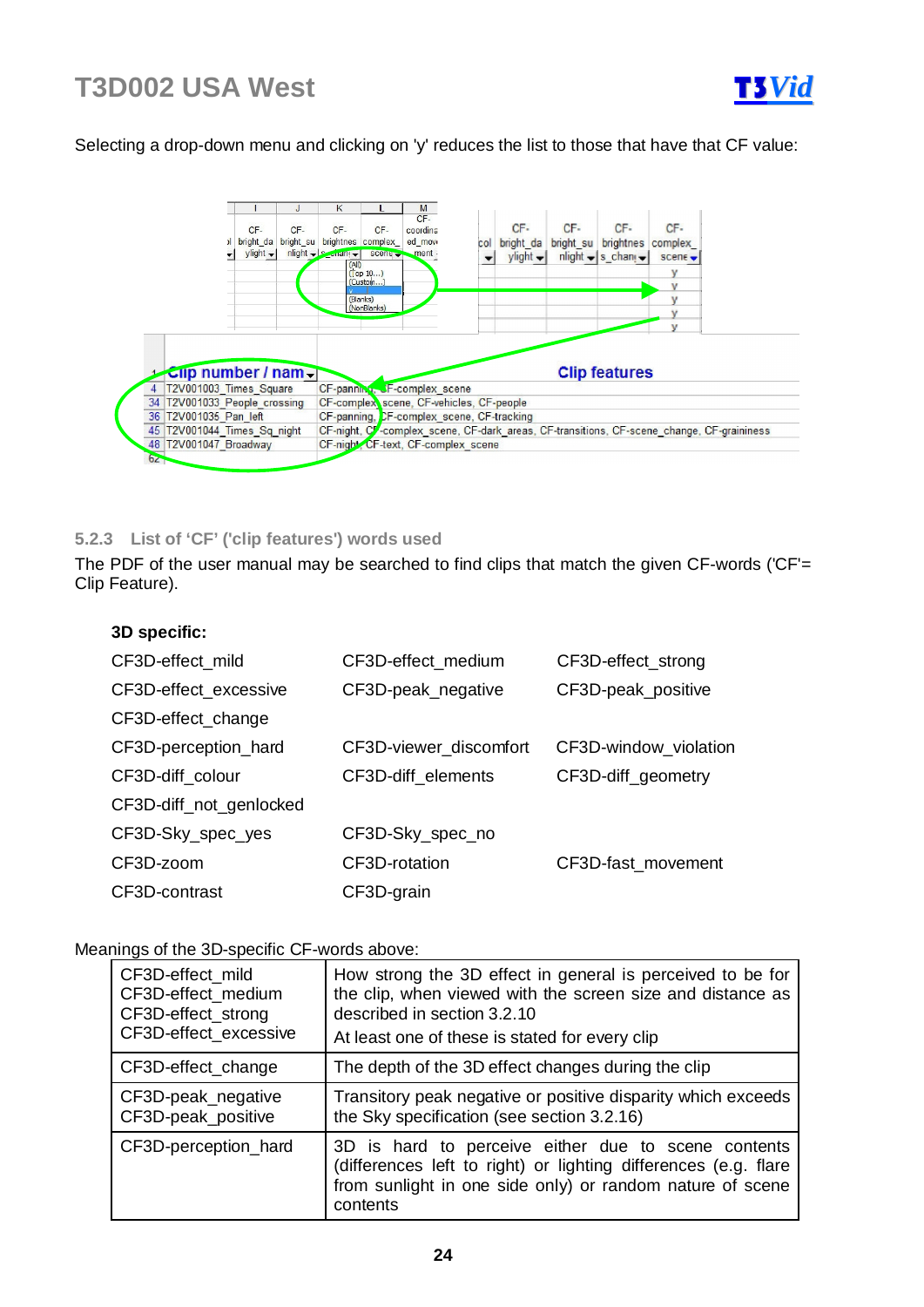

| CF3D-viewer discomfort                | Clips where it is considered that viewer discomfort might be<br>caused, e.g. due to differences left to right, or excessive<br>disparity that continues too long, or window violation(s) |
|---------------------------------------|------------------------------------------------------------------------------------------------------------------------------------------------------------------------------------------|
| CF3D-window_violation                 | Where a significant object appears in one side and not the<br>other for a sufficiently long time as to be noticeable                                                                     |
| CF3D-diff_colour                      | Where there is a colour difference between left and right                                                                                                                                |
| CF3D-diff_elements                    | Where there are some elements within the scene which are<br>different between left and right, e.g. due to reflections                                                                    |
| CF3D-diff_geometry                    | Where the geometry is different left to right e.g. due to<br>differential zoom; optical effects                                                                                          |
| CF3D-diff not<br>genlocked            | The cameras have not been 'genlocked' and there may be<br>some very minor artefacts as a result (see section 3.2.13)                                                                     |
| CF3D-Sky_spec_yes<br>CF3D-Sky_spec_no | Whether or not the clip meets the Sky specification (see<br>section 3.2.16) either for average or transitory negative and<br>positive disparity<br>One of these is stated for every clip |
| CF3D-zoom                             | Zooming in or out                                                                                                                                                                        |
| CF3D-rotation                         | Effect on 3D of rotation                                                                                                                                                                 |
| CF3D-fast_movement                    | Effect on 3D of fast movement                                                                                                                                                            |
| CF3D-contrast                         | High or low contrast in both views or contrast differences<br>between left and right could affect 3D                                                                                     |
| CF3D-grain                            | Graininess of sequence could affect 3D                                                                                                                                                   |

## **General:**

| CF-bright_sunlight | CF-bright_daylight    | CF-sunrise_sunset |
|--------------------|-----------------------|-------------------|
| CF-dull_daylight   | CF-brightness_change  | CF-shaded         |
| CF-indoors_bright  | CF-indoors_dark       | CF-night          |
| CF-twilight        | CF-light_picture      | CF-dark_picture   |
| CF-high_contrast   | CF-black_background   | CF-dark_areas     |
| CF-low_contrast    | CF-white_background   | CF-monochromatic  |
| CF-people          | <b>CF-vehicles</b>    | CF-water          |
| CF-buildings       | CF-faces              | CF-text           |
| <b>CF-trees</b>    | CF-leaves_grass       | CF-crowd          |
| CF-sky             | CF-clouds             | CF-complex_scene  |
| CF-patterns        | <b>CF-reflections</b> | CF-round_objects  |
| CF-round           | CF-animals            |                   |
| <b>CF-lines</b>    | CF-moire              | CF-moving_text    |
| CF-fine_details    | CF-highlights         | CF-light_sky      |
| CF-graininess      | CF-out_of_focus       | CF-depth_of_field |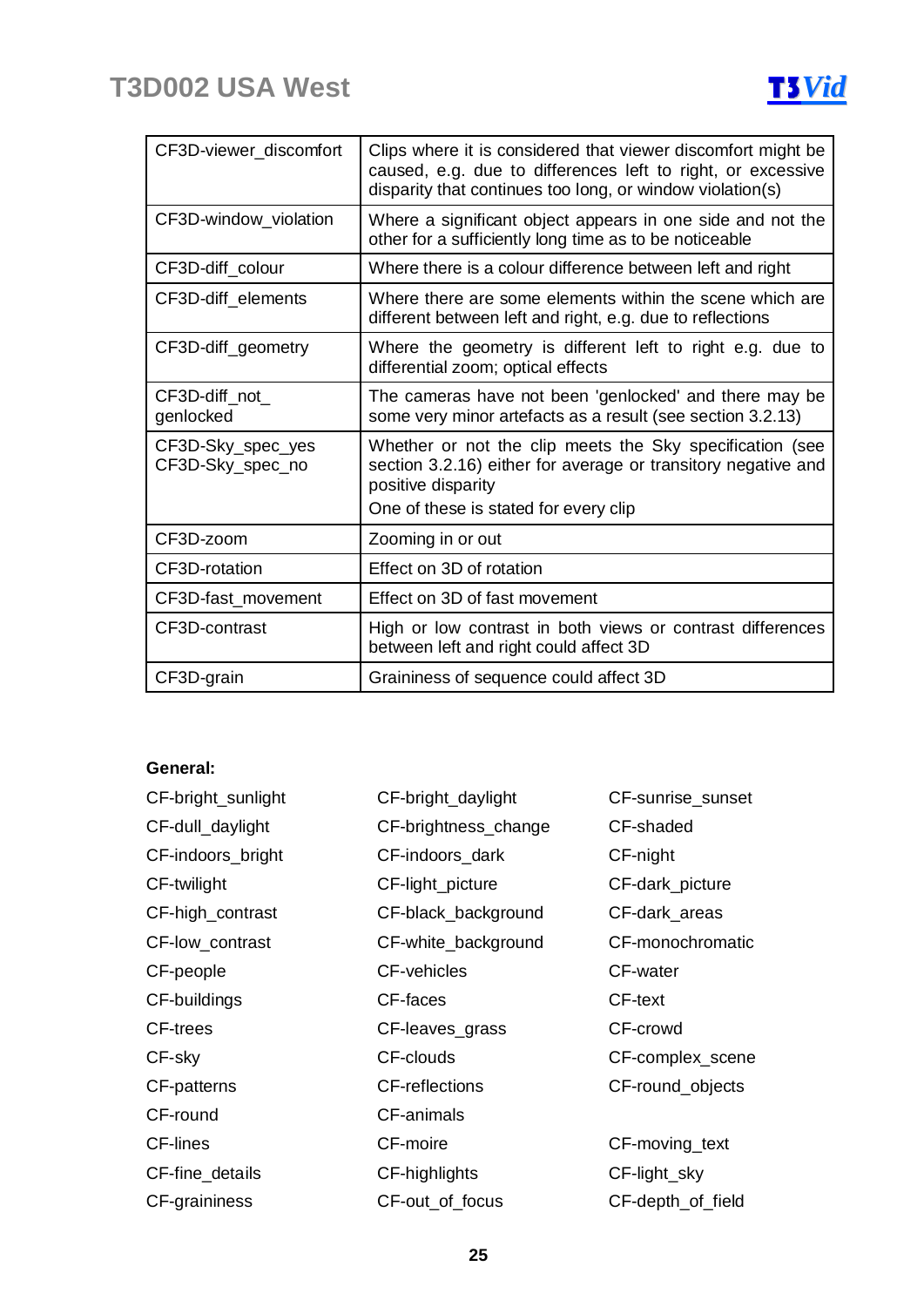

CF-bright\_colours CF-dull\_colours CF-large\_monochromatic CF-movement\_in CF-movement\_out CF-movement\_up/down CF-movement\_across CF-random\_movement CF-diagonal\_movement CF-coordinated\_movement CF-from\_above CF-hand\_held CF-low\_subject\_movement CF-rapid\_movement CF-rapid\_changes CF-slow\_motion CF-speeded\_up CF-fast\_track\_pan CF-panning CF-scroll CF-tracking CF-tracking\_following CF-jerky CF-transition CF-transitions CF-fade CF-zoom\_in CF-zoom\_out CF-rapid\_zoom CF-angled CF-CF-sound vehicles CF-sound talking CF-sound water CF-sound other CF-wind CF-music

- subjects\_behind\_foreground
- 
- CF-banding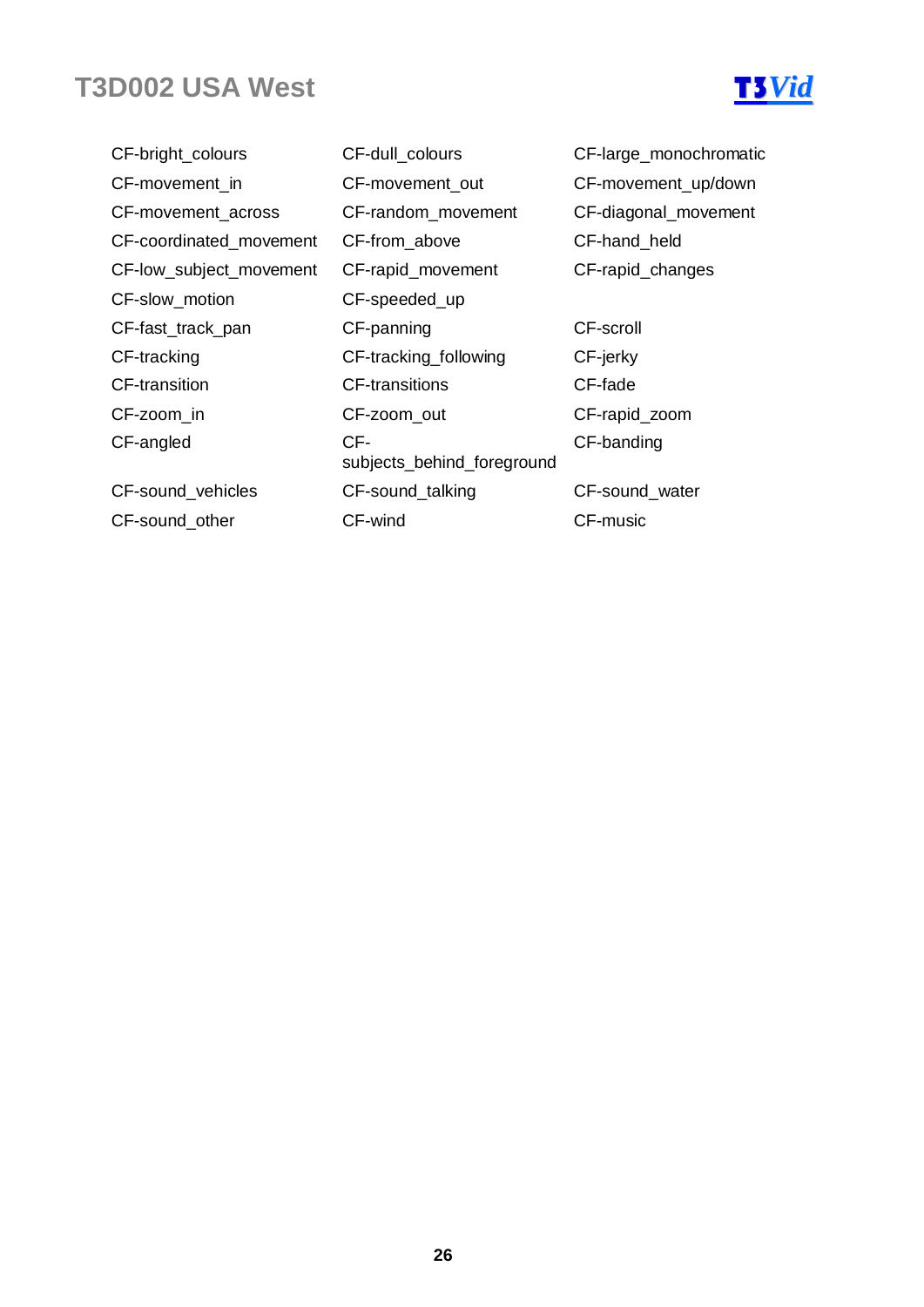

## **6. Detailed information on individual clips**

The following pages provide detailed information on the clips in this set.

## **6.1 Detailed description of each clip**

This section contains detailed descriptions of each video clip, and the associated audio.

70 features are listed for each clip: the purpose of providing these descriptions is to make it easier to select specific clips for specific features.

Therefore even if a characteristic does occur in a particular clip, this is not necessarily listed where it is not a prominent feature and/or where it is believed that the clip would not be selected for this particular feature.

Clearly to some extent these descriptions and selections are subjective, and the user is likely to come to their own conclusions as to which are most relevant to their particular codec / situation: the descriptions provided are intended to be an appropriate starting point.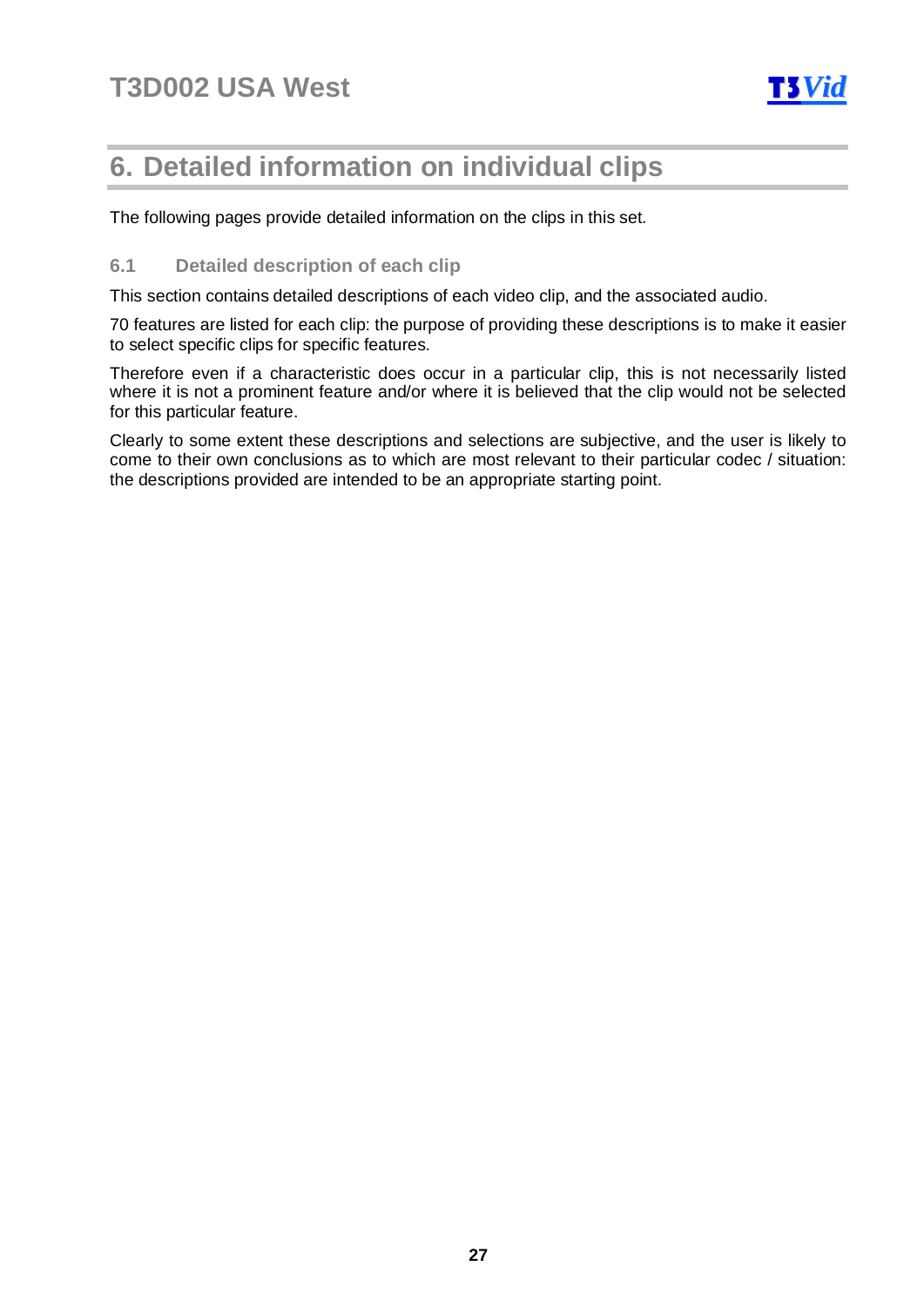



| Filename(s)<br>GN.01                |                                         |                | T3D002n01_Monorail_1920x1080p60/i30_8b_P420_l/r.yuv [n=0<br>for $p60$ ; $n=1$ for i30]                                                                                                                                                                                                                                                  |        |                                                             |      |  |
|-------------------------------------|-----------------------------------------|----------------|-----------------------------------------------------------------------------------------------------------------------------------------------------------------------------------------------------------------------------------------------------------------------------------------------------------------------------------------|--------|-------------------------------------------------------------|------|--|
| GN.02<br>Horizontal x vertical size |                                         |                | 1920x1080                                                                                                                                                                                                                                                                                                                               |        |                                                             |      |  |
| GN.03<br>Progressive / Interlaced   |                                         |                |                                                                                                                                                                                                                                                                                                                                         |        | p60=progressive; i30=interlaced Top Field First             |      |  |
| <b>GN.04</b>                        | Video format                            |                | YUV planar 4:2:0                                                                                                                                                                                                                                                                                                                        |        |                                                             |      |  |
| GN.05                               | Bits per sample                         |                | 8 (for each of Y, U, V)                                                                                                                                                                                                                                                                                                                 |        |                                                             |      |  |
| GN.06                               | Video description                       |                |                                                                                                                                                                                                                                                                                                                                         |        | White monorail trains coming and going                      |      |  |
| <b>GN.07</b>                        | Principal purposes                      |                | scene                                                                                                                                                                                                                                                                                                                                   |        | Straightforward codec efficiency test in reasonably complex |      |  |
| <b>GN.08</b>                        | 3D notes                                |                | adversely affect 3D                                                                                                                                                                                                                                                                                                                     |        | Optical lens geometry not perfect left-right, but does not  |      |  |
| GN.09                               | Duration (mins:secs:frames)             |                | 00:25:11 (60p), 00:25:05 (30i)                                                                                                                                                                                                                                                                                                          |        |                                                             |      |  |
| GN.10                               | Number of frames                        |                | 1511 (60p), 755 (30i)                                                                                                                                                                                                                                                                                                                   |        |                                                             |      |  |
| <b>GN.11</b>                        | File size on disk (MB),<br>combined L+R |                | $9,400$ (60p); $4,700$ (30i)                                                                                                                                                                                                                                                                                                            |        |                                                             |      |  |
| GN.12                               | 3D CF-words                             |                | CF3D-effect_mild, CF3D-Sky_spec_yes                                                                                                                                                                                                                                                                                                     |        |                                                             |      |  |
| GN.13<br>CF-words                   |                                         |                | CF-bright_colours, CF-bright_sunlight, CF-buildings, CF-<br>complex_scene, CF-fade, CF-fine_details, CF-<br>large_monochromatic, CF-light_sky, CF-light_picture, CF-lines,<br>CF-moire, CF-movement_across, CF-movement_in, CF-<br>movement_out, CF-patterns, CF-rapid_changes, CF-<br>scene_change, CF-sky, CF-transition, CF-vehicles |        |                                                             |      |  |
| <b>GN.14</b>                        | Associated audio types                  |                | MPEG1 Layer II 48kHz 16bit stereo 384kbps Constant Bit Rate:<br>16bit uncompressed 48kHz stereo WAV                                                                                                                                                                                                                                     |        |                                                             |      |  |
| GN.15                               | Associated audio filenames              |                | T3a002x01_Monorail_act_MP1LII.mpa:<br>T3a002y01_Monorail_act_unc.wav                                                                                                                                                                                                                                                                    |        |                                                             |      |  |
| GN.16                               | Associated audio description            |                | Actual audio recorded with video                                                                                                                                                                                                                                                                                                        |        |                                                             |      |  |
| <b>GN.17</b>                        | Audio duration                          |                |                                                                                                                                                                                                                                                                                                                                         |        | Same as video (video played at 59.94fps)                    |      |  |
|                                     | <b>Clip features</b>                    | <b>Details</b> |                                                                                                                                                                                                                                                                                                                                         |        | 3DN.08 Colour corrected                                     | Yes  |  |
| <b>3D DATA</b>                      |                                         |                |                                                                                                                                                                                                                                                                                                                                         |        | 3DN.09 Geometric correction                                 | None |  |
|                                     | 3DN.01 Ave. Negative disparity          | 0.0%           |                                                                                                                                                                                                                                                                                                                                         |        | 3DN.10 Floating window used                                 | No   |  |
|                                     | 3DN.02 Ave. Positive disparity          | 0.3%           |                                                                                                                                                                                                                                                                                                                                         |        | <b>3D EVALUATION</b>                                        |      |  |
|                                     | Ave. within Sky spec                    | Yes            |                                                                                                                                                                                                                                                                                                                                         |        | 3EV.01 3D effect                                            | Mild |  |
| 3DN.03                              | $(-1\% / +2\%)$                         |                |                                                                                                                                                                                                                                                                                                                                         |        | 3EV.02 Change in 3D effect                                  |      |  |
|                                     | 3DN.04 Peak Negative disparity          | $-0.2%$        |                                                                                                                                                                                                                                                                                                                                         |        | Peak negative or positive -                                 |      |  |
|                                     | 3DN.05 Peak Positive disparity          | 0.6%           |                                                                                                                                                                                                                                                                                                                                         | 3EV.03 | disparity                                                   |      |  |

3EV.05 3D viewer discomfort -3EV.06 3D window violation -

3EV.04 3D perception hard -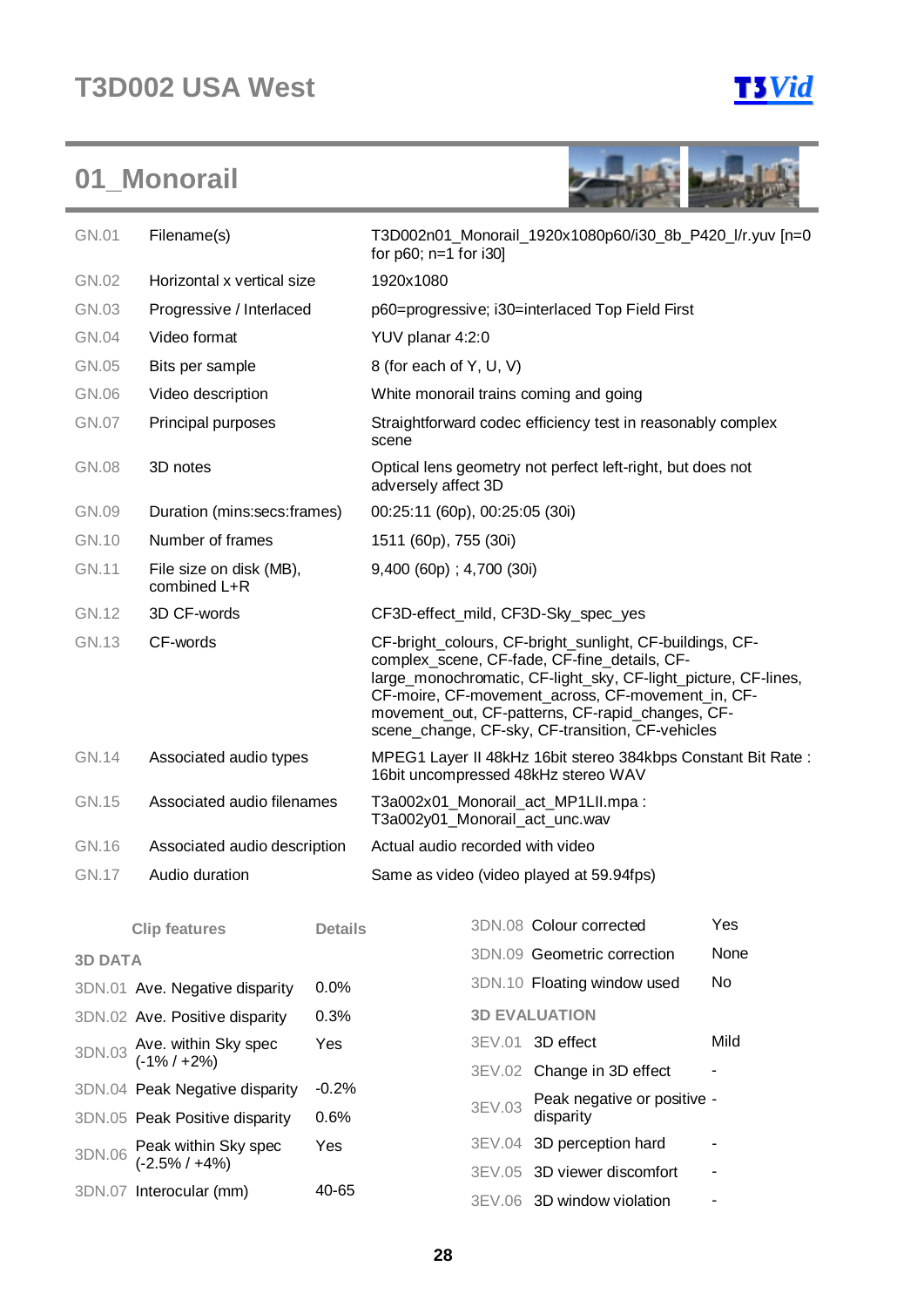

|              | 3EV.07 3D diff. Left to Right  |              |              | SP.08 Slow/fast motion                 | Some slow  |
|--------------|--------------------------------|--------------|--------------|----------------------------------------|------------|
|              | 3EV.08 Comply with Sky spec    | Yes          |              | <b>COLOURS &amp; CONTRAST</b>          |            |
|              | 3EV.09 3D possibly affected by | ٠            |              | CC.01 Light picture                    | All        |
|              | <b>LIGHT CONDITIONS</b>        |              |              | CC.02 Dark picture                     |            |
| LC.01        | Bright sunlight                | All          |              | CC.03 Bright colours                   | Most       |
| LC.02        | Bright daylight                |              |              | CC.04 Dull colours                     |            |
| LC.03        | Dull daylight                  |              |              | CC.05 Fine detail/moiré patterns Areas |            |
| LC.04        | Shaded areas                   |              |              | CC.06 High contrast areas              |            |
| LC.05        | Indoors bright                 |              | CC.07        | Large monochromatic                    | One (sky)  |
| LC.06        | Indoors dark                   |              |              | areas<br>CC.08 Graininess              |            |
| LC.07        | Twilight                       |              |              | CC.09 Black background                 |            |
| LC.08        | Sunrise/sunset                 |              |              |                                        |            |
| LC.09        | Night                          |              |              | CC.10 White background                 |            |
| LC.10        | Backlighting                   |              |              | <b>GLOBAL MOTION</b>                   |            |
| LC.11        | Large brightness change        |              |              | GM.01 Fast track/pan                   |            |
|              | <b>SCENE SUBJECTS</b>          |              |              | GM.02 Tracking in/out                  |            |
| SS.01        | People                         | Deep         |              | GM.03 Tracking                         |            |
| SS.02        | Faces                          |              |              | GM.04 Panning                          |            |
| <b>SS.03</b> | Vehicles                       | Some         |              | GM.05 Tracking (following)             |            |
| SS.04        | <b>Buildings</b>               |              |              | GM.06 Fast scroll                      |            |
| SS.05        | <b>Trees</b>                   | One          | GM.07 Scroll |                                        |            |
| <b>SS.06</b> | Text                           | One          |              | GM.08 Angled                           |            |
| <b>SS.07</b> | Talking head                   |              |              | GM.09 Zoom in                          |            |
| <b>SS.08</b> | Water                          | Some slow    |              | GM.10 Zoom out                         |            |
|              | SS.09 Leaves/grass             |              |              | GM.11 Hand-held camera                 |            |
| SS.10        | Sky                            | Monochromati |              | <b>SUBJECT MOTION</b>                  |            |
|              |                                | c blue       |              | SM.01 Movement out of picture          | Some, slow |
| SS.11        | Clouds                         |              |              | SM.02 Movement into picture            | Some, slow |
| SS.12        | Patterns                       |              |              | SM.03 Movement across picture          | Some, slow |
| SS.13        | Round/curved objects           |              |              | SM.04 Movement up/down                 |            |
|              | <b>SCENE PROPERTIES</b>        |              |              | SM.05 Diagonal movement                |            |
| SP.01        | Depth of field                 | Deep         | <b>SM.06</b> | Subjects behind<br>foreground objects  |            |
| SP.02        | Out-of-focus                   |              | SM.07        | Low movement                           |            |
| SP.03        | Fine lines/moiré patterns      | Some         |              | <b>SOUND CONTENT</b>                   |            |
| SP.04        | Reflections                    |              | SC.01        | Talking                                |            |
| SP.05        | Scene change                   | One          | SC.02        | Movement                               |            |
| SP.06        | Fades                          | One          |              | SC.03 Vehicles                         |            |
| <b>SP.07</b> | Transitions                    |              |              |                                        |            |